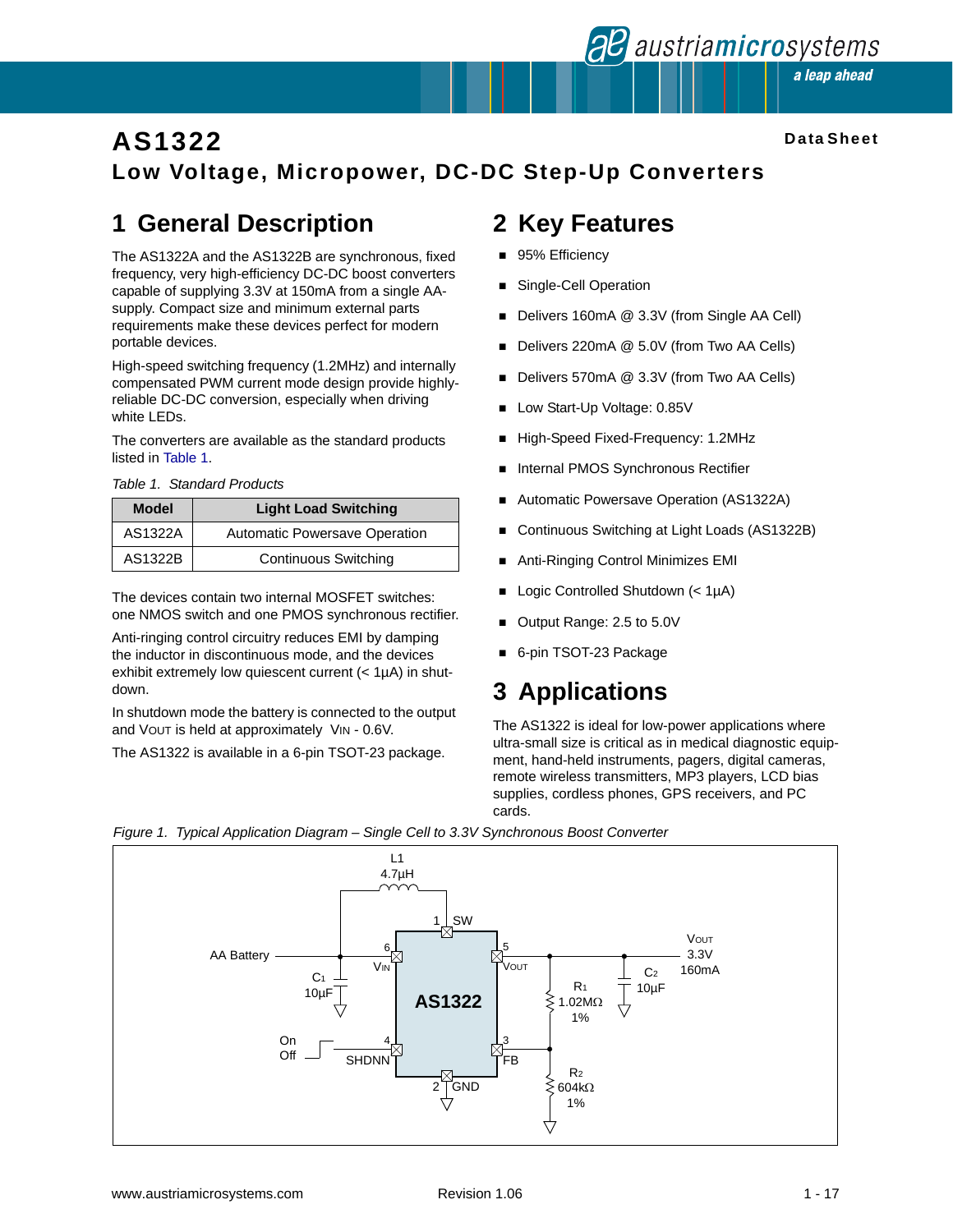# **4 Pin Assignments**

*Figure 2. Pin Assignments (Top View)*



### **Pin Descriptions**

*Table 2. Pin Descriptions*

| Pin<br><b>Name</b>    | Pin<br><b>Number</b> | <b>Description</b>                                                                                                                                                                                                                                                                                                                                                                                            |
|-----------------------|----------------------|---------------------------------------------------------------------------------------------------------------------------------------------------------------------------------------------------------------------------------------------------------------------------------------------------------------------------------------------------------------------------------------------------------------|
| SW                    | 1                    | Switch Pin. Connect an inductor between this pin and VIN. Keep the PCB<br>trace lengths as short and wide as is practical to reduce EMI and voltage<br>overshoot. If the inductor current falls to zero, or pin SHDNN is low, an<br>internal 100 $\Omega$ anti-ringing switch is connected from this pin to VIN to<br>minimize EMI.<br>Note: An optional Schottky diode can be connected between this pin and |
|                       |                      | VOUT.                                                                                                                                                                                                                                                                                                                                                                                                         |
| <b>GND</b>            | $\overline{2}$       | Signal and Power Ground. Provide a short, direct PCB path between this<br>pin and the negative side of the output capacitor(s).                                                                                                                                                                                                                                                                               |
| <b>FB</b>             | 3                    | Feedback Pin. Feedback input to the gm error amplifier. Connect a resistor<br>divider tap to this pin. The output voltage can be adjusted from 2.5 to 5V by:<br>$VOUT = 1.23V[1 + (R1/R2)]$                                                                                                                                                                                                                   |
| <b>SHDNN</b>          | 4                    | Shutdown Pin. Logic controlled shutdown input.<br>1 = Normal operation, 1.2MHz typical operating frequency.<br>0 = Shutdown; quiescent current <1µA. If SHDNN is undefined, pin SW may<br>ring.<br>Note: In a typical application, SHDNN should be connected to VIN through a<br>$1M\Omega$ pull-up resistor.                                                                                                 |
| <b>VOUT</b>           | 5                    | Output Voltage Sense Input and Drain of the Internal PMOS<br>Synchronous Rectifier. Bias is derived from VOUT when VOUT exceeds VIN.<br>PCB trace length from Vout to the output filter capacitor(s) should be as<br>short and wide as is practical. VOUT is held at approximately VIN - 0.6V<br>during shutdown.                                                                                             |
| <b>V<sub>IN</sub></b> | 6                    | Input Voltage. The AS1322 gets its start-up bias from VIN unless VOUT<br>exceeds VIN, in which case the bias is derived from VOUT. Thus, once<br>started, operation is completely independent from VIN. Operation is only<br>limited by the output power level and the internal series resistance of the<br>supply.                                                                                           |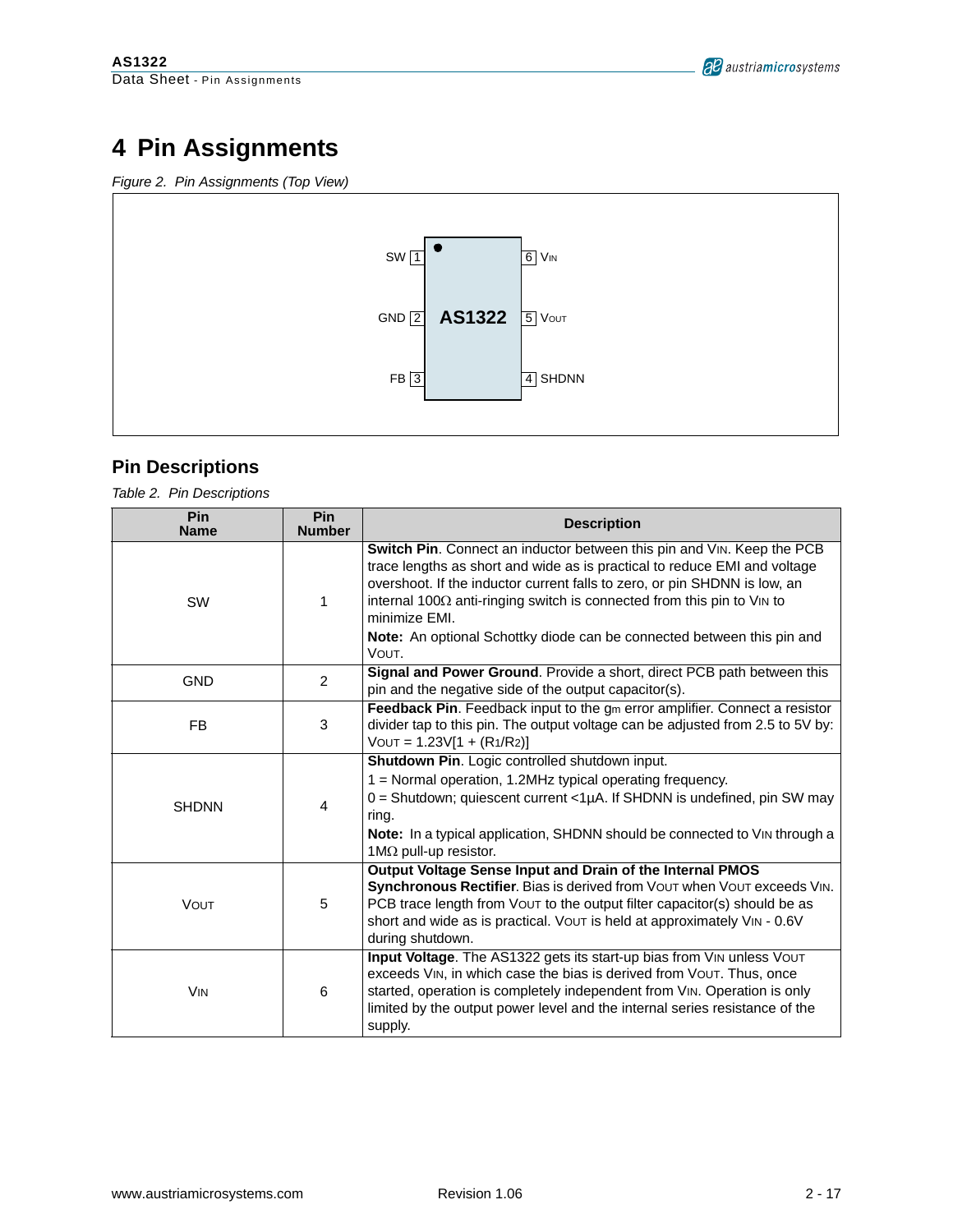# **5 Absolute Maximum Ratings**

Stresses beyond those listed in [Table 3](#page-2-0) may cause permanent damage to the device. These are stress ratings only, and functional operation of the device at these or any other conditions beyond those indicated in [Section 6 Electrical](#page-3-0)  [Characteristics on page 4](#page-3-0) is not implied. Exposure to absolute maximum rating conditions for extended periods may affect device reliability.

| <b>Parameter</b>            | <b>Min</b> | <b>Max</b> | <b>Units</b> | <b>Notes</b>                                                                                                                                                                                                                                                                                             |
|-----------------------------|------------|------------|--------------|----------------------------------------------------------------------------------------------------------------------------------------------------------------------------------------------------------------------------------------------------------------------------------------------------------|
| VIN to GND                  | $-0.3$     | 7          |              |                                                                                                                                                                                                                                                                                                          |
| SHDNN, SW to GND            | $-0.3$     | 7          |              |                                                                                                                                                                                                                                                                                                          |
| FB to GND                   | $-0.3$     | 5          |              |                                                                                                                                                                                                                                                                                                          |
| VOUT                        | $-0.3$     | 7          | v            |                                                                                                                                                                                                                                                                                                          |
| Operating Temperature Range | $-40$      | +85        | °C           |                                                                                                                                                                                                                                                                                                          |
| Storage Temperature Range   | -65        | $+125$     | °C           |                                                                                                                                                                                                                                                                                                          |
| Package Body Temperature    |            | $+260$     | °C           | The reflow peak soldering temperature<br>(body temperature) specified is in<br>accordance with IPC/JEDEC J-STD-<br>020C "Moisture/Reflow Sensitivity<br>Classification for Non-Hermetic Solid<br>State Surface Mount Devices".<br>The lead finish for Pb-free leaded<br>packages is matte tin (100% Sn). |

<span id="page-2-0"></span>*Table 3. Absolute Maximum Ratings*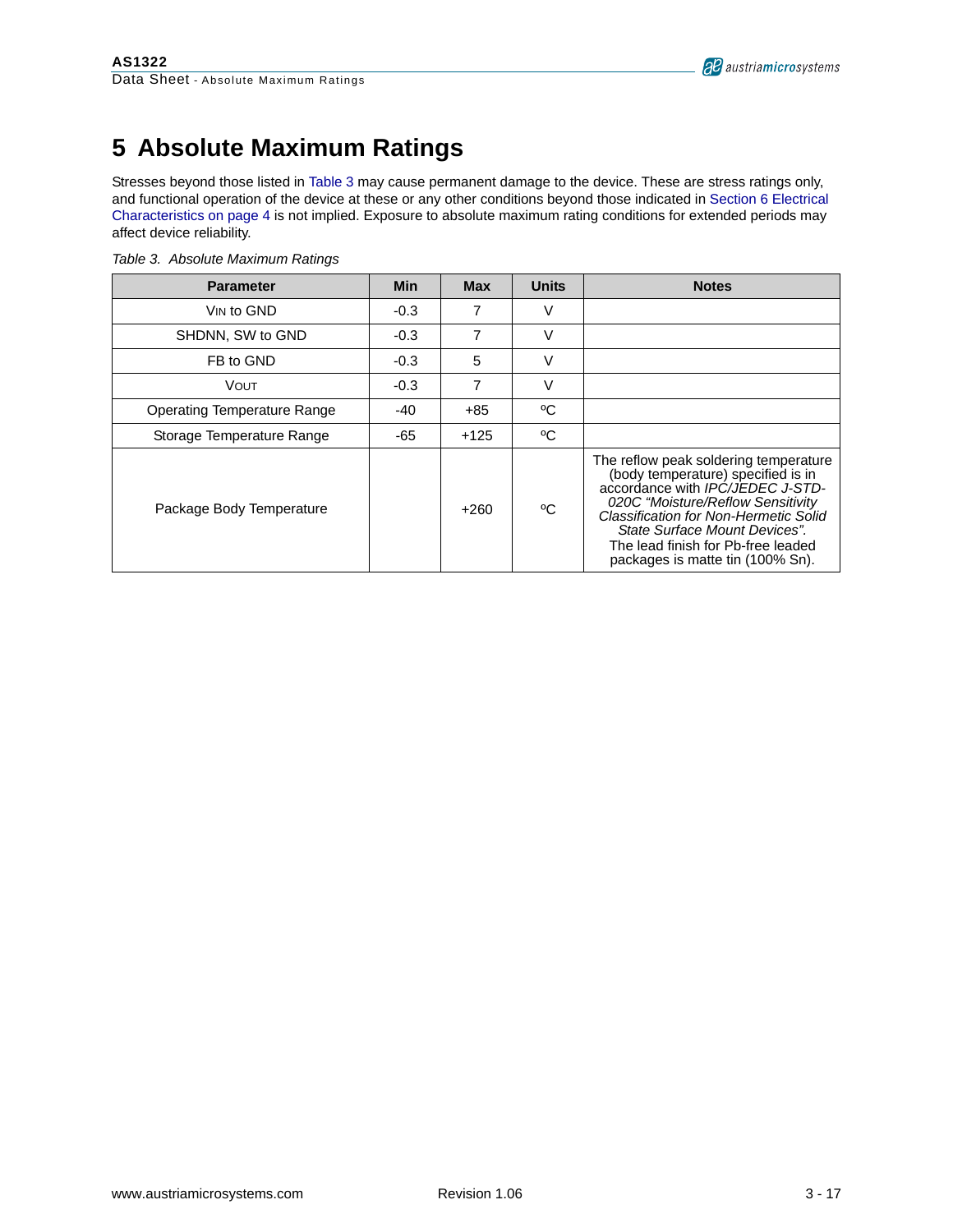# <span id="page-3-0"></span>**6 Electrical Characteristics**

*TAMB = -40 to +85ºC, VIN = +1.2V, VOUT = +3.3, VSHDNN = +1.2V (unless otherwise specified). Typ values @ TAMB = +25ºC.*

| <b>Symbol</b>   | <b>Parameter</b>                           | <b>Conditions</b>                    | <b>Min</b>   | <b>Typ</b>  | <b>Max</b>   | <b>Units</b>  |  |
|-----------------|--------------------------------------------|--------------------------------------|--------------|-------------|--------------|---------------|--|
|                 | Minimum Start-Up Voltage                   | $LOAD = 1mA$                         |              | 0.85        | 1            | V             |  |
|                 | Minimum Operating Voltage                  | $SHDNN = VIN$ <sup>1</sup>           |              | 0.65        | 0.85         | V             |  |
|                 | Output Voltage Adjust Range                | $TAMB = 25°C$                        | 2.5          |             | 5            | $\vee$        |  |
| <b>VFB</b>      | Feedback Voltage                           | $TAMB = TMIN$ to $TMAX$              | 1.192        | 1.23        | 1.268        | V             |  |
| <b>IFB</b>      | Feedback Input Current                     | $VFB = 1.25V2$                       |              | 1           |              | nA            |  |
| <b>IQPWS</b>    | Quiescent Current<br>(Powersave Operation) | $VFB = 1.4V^{3}$ , AS1322A only      |              | 30          | 50           | μA            |  |
| <b>IQSHDNN</b>  | Quiescent Current (Shutdown)               | $VshDNN = 0V$                        |              | 0.01        | $\mathbf{1}$ | μA            |  |
| lQ              | Quiescent Current (Active)                 | $VFB = 1.4V^{3}$ , AS1322B only      |              | 150         | 300          | μA            |  |
| <b>INMOSSWL</b> | <b>NMOS Switch Leakage</b>                 | $Vsw = 5V$                           |              | 0.1         | 5            | μA            |  |
| <b>IPMOSSWL</b> | PMOS Switch Leakage                        | $Vsw = 0V$                           |              | 0.1         | 5            | μA            |  |
| <b>RONNMOS</b>  | <b>NMOS Switch On Resistance</b>           | $V$ OUT = $3.3V$                     |              | 0.35<br>0.8 |              | Ω             |  |
|                 |                                            | $VOUT = 5V$                          |              | 0.20        | 0.7          |               |  |
| <b>RONPMOS</b>  | <b>PMOS Switch On Resistance</b>           | $V$ OUT = $3.3V$                     |              | 0.45        | 0.8          | Ω             |  |
|                 |                                            | $VOUT = 5V$                          |              | 0.30        | 0.7          |               |  |
| <b>INMOS</b>    | <b>NMOS Current Limit</b>                  | $V_{IN} = 2.5V$                      |              | 850         |              | mA            |  |
| <b>IPS</b>      | Powersave Operation Current<br>Threshold   | AS1322A only <sup>2</sup>            |              | 3           |              | mA            |  |
|                 | Max Duty Cycle                             | $VFB = 1V$ , $TAMB = TMIN$ to $TMAX$ | 80           | 87          |              | $\frac{0}{0}$ |  |
|                 |                                            | $TAMB = 25°C$                        | 0.95         | 1.2         | 1.5          |               |  |
| fsw             | <b>Switching Frequency</b>                 | $TAMB = TMIN$ to $TMAX$              | 0.85         | 1.2         | 1.5          | <b>MHz</b>    |  |
| <b>VSHDNNH</b>  | <b>SHDNN Input High</b>                    |                                      | $\mathbf{1}$ |             |              | $\vee$        |  |
| <b>VSHDNNL</b>  | <b>SHDNN Input Low</b>                     |                                      |              |             | 0.35         | V             |  |
| <b>ISHDNN</b>   | <b>SHDNN Input Current</b>                 | $VshDNN = 5.0V$                      |              | 0.01        | 1            | μA            |  |

*Table 4. Electrical Characteristics*

1. Minimum VIN operation after start-up is only limited by the battery's ability to provide the necessary power as it enters a deeply discharged state.

2. Specification is guaranteed by design and not 100% production tested.

3. IQPWS is measured at VOUT. Multiply this value by VOUT/VIN to get the equivalent input (battery) current.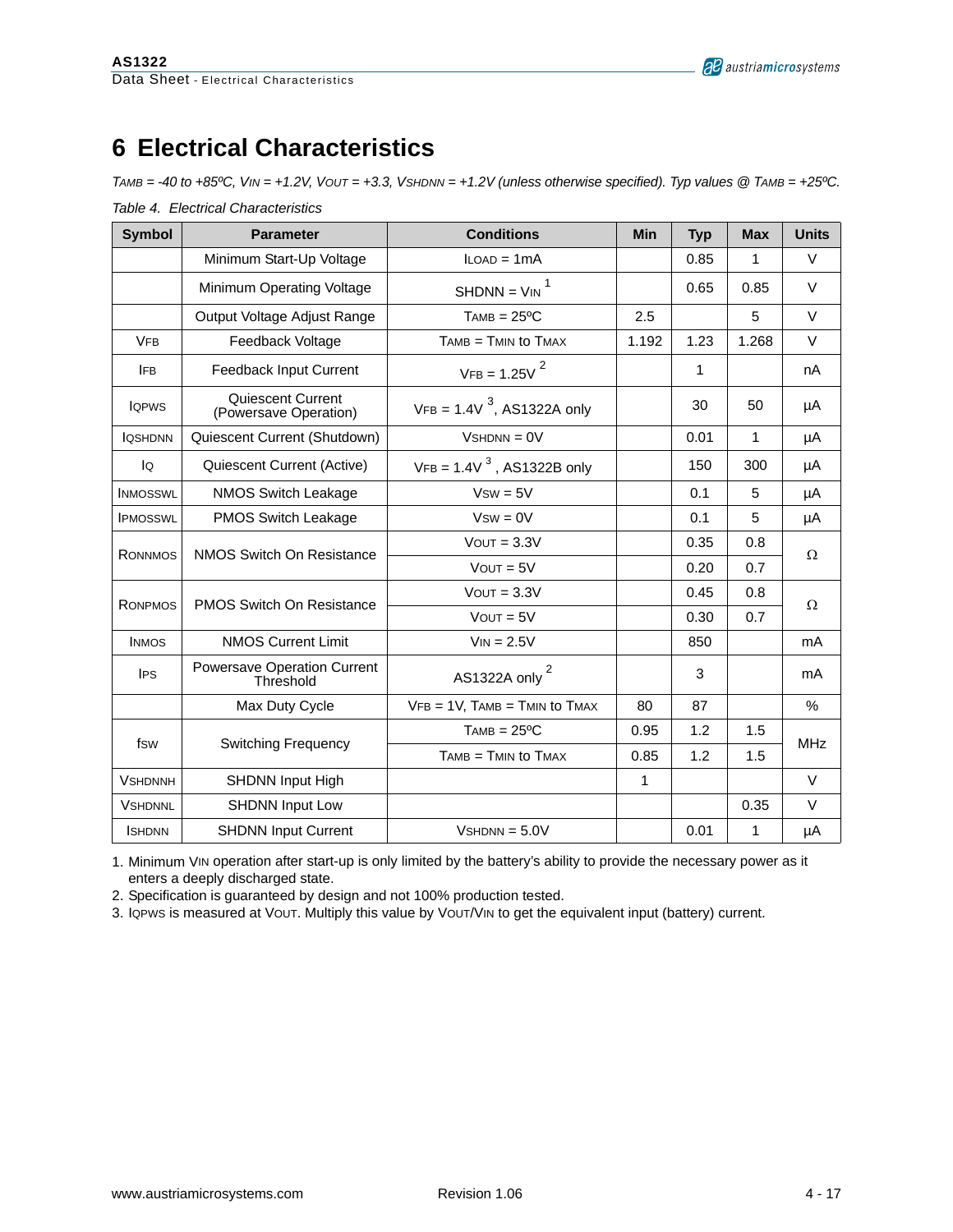

# **7 Typical Operating Characteristics**



*VOUT = 3.3V, IOUT = 10mA VOUT = 3.3V, IOUT = 10mA*



*Figure 7. Startup Voltage vs. Output Current; Figure 8. Output Current vs. Battery Voltage;*





*Figure 6. Output Voltage vs. Battery Voltage; Vout = 3.3V, Iout = 10mA* 



*VOUT = 3.3V, 3% Tolerance*



<span id="page-4-0"></span>*Figure 3. Powersave mode threshold vs. VIN,* Figure 4. Efficiency vs. Output Current, Vout = 3.3V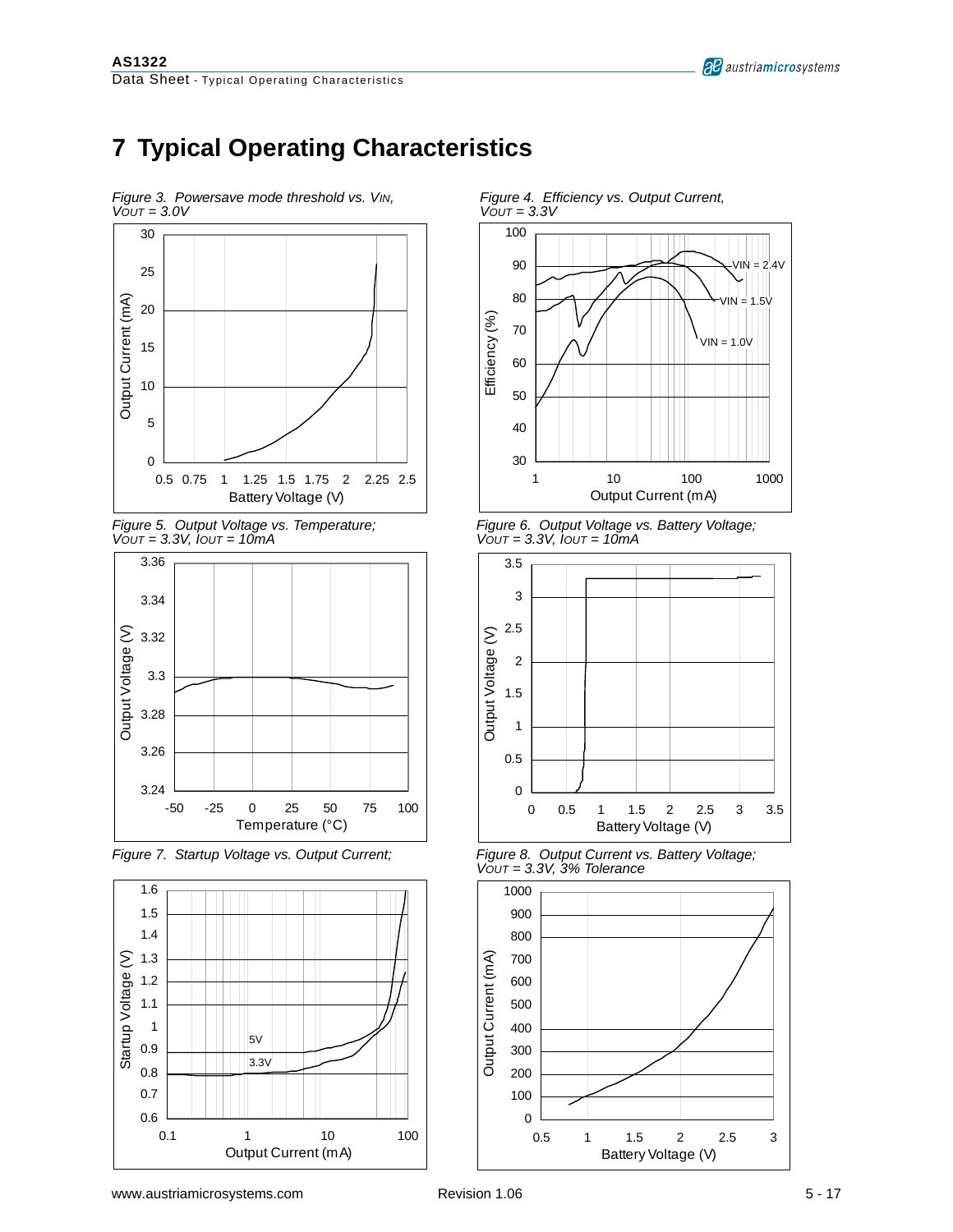*Figure 9. Output Current vs. Battery Voltage; Figure 10. No Load Battery Current vs. VBATT VOUT = 5.0V, 3% Tolerance VOUT = 3.3V, TAMB = 25ºC*



*Figure 11. SW Pin Antiringing Operation Figure 12. SW Pin Fixed Frequency Continuous Current*



*Figure 13. Vout Transient Response.*<br>*VIN = 1.3V, Vout = 3.3V, L = 10µH, C = 10µF* 



Parts used for measurments: 10µH (MOS6020-103ML) Inductor, 10µF (GRM31CR70J106KA01L) CIN and COUT



*VIN = 1.3V, VOUT = 3.3V, L = 10µH, C = 10µF, IOUT = 5mA VIN = 1.3V, VOUT = 3.3V, L = 10µH, C = 10µF, IOUT = 100mA*



*Figure 14. Fixed Frequency vs. Powersave Operation VIN = 1.3V, Vout = 3.3V, L = 10µH, C = 10µF* 

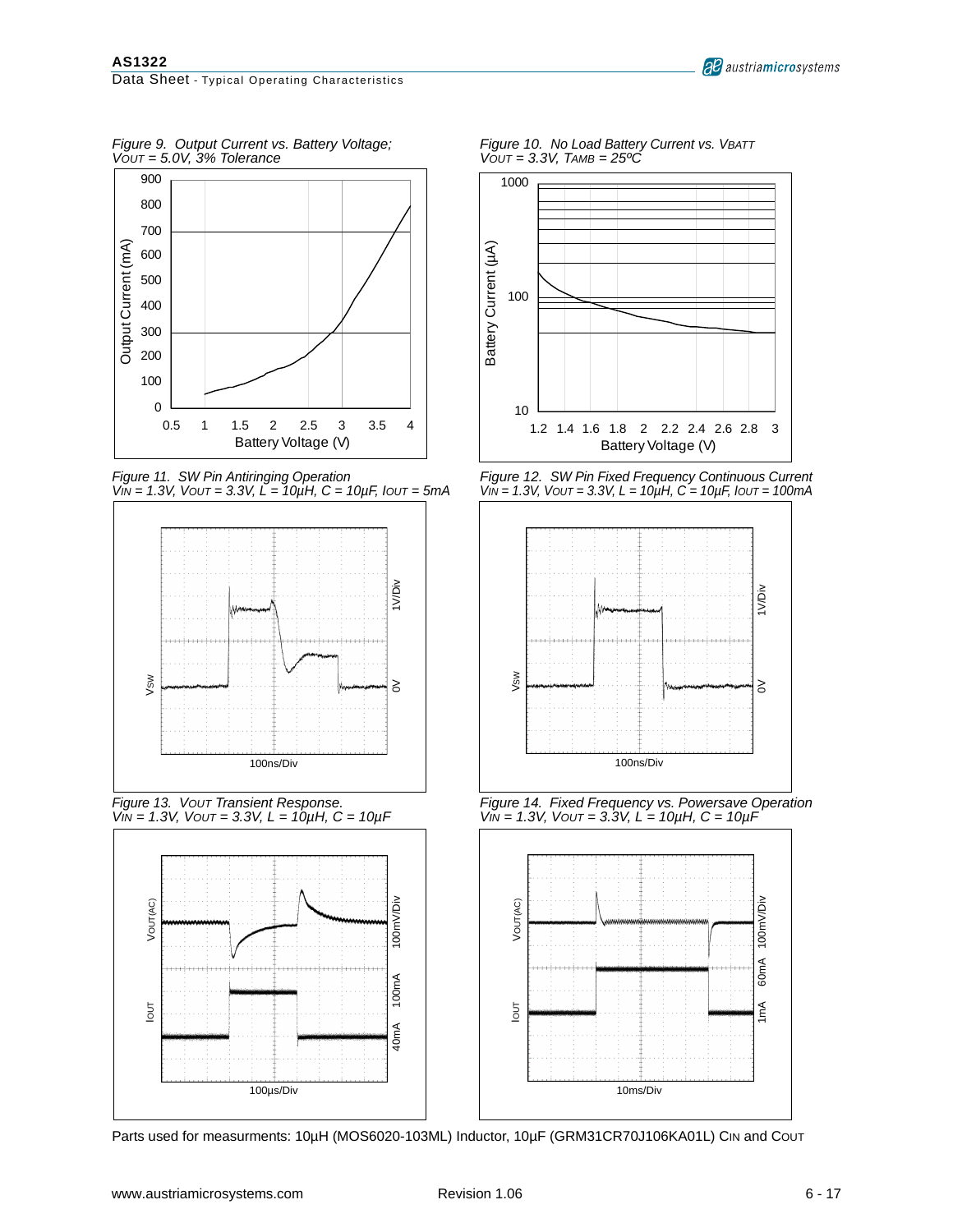# **8 Detailed Description**

The AS1322/AS1322B can operate from a single-cell input voltage (VIN) below 1V, and feature fixed frequency (1.2MHz) and current mode PWM control for exceptional line- and load-regulation. With low RDS(ON) and gate charge internal NMOS and PMOS switches, the devices maintain high-efficiency from light to heavy loads.

Modern portable devices frequently spend extended time in low-power or standby modes, switching to high powerdrain only when certain functions are enabled. The AS1322A and the AS1322B are ideal for portable devices since they maintain high-power conversion efficiency over a wide output power range, thus increasing battery life in these types of devices.

In addition to high-efficiency at moderate and heavy loads, the AS1322A includes an automatic powersave mode that improves efficiency of the power converter at light loads. The powersave mode is initiated if the output load current falls below a factory programmed threshold [\(see Figure 3 on page 5\).](#page-4-0)

**Note:** The AS1322B does not support powersave mode and provides continuous operation at light loads, eliminating low-frequency VOUT ripple at the expense of light load efficiency.



<span id="page-6-0"></span>*Figure 15. Block Diagram*

### **Low-Voltage Start-Up**

The AS1322 requires VIN of only 0.85V (typ) or higher to start up. The low-voltage start-up circuitry controls the internal NMOS switch up to a maximum peak inductor current of 850mA (typ), with 1.5ms (approx.) off-time during start-up, allowing the devices to start up into an output load.

With a VOUT > 2.3V, the start-up circuitry is disabled and normal fixed-frequency PWM operation is initiated. In this mode, the AS1322 operates independent of VIN, allowing extended operating time as the battery can drop to several tenths of a volt without affecting output regulation. The limiting factor for the application is the ability of the battery to supply sufficient energy to the output.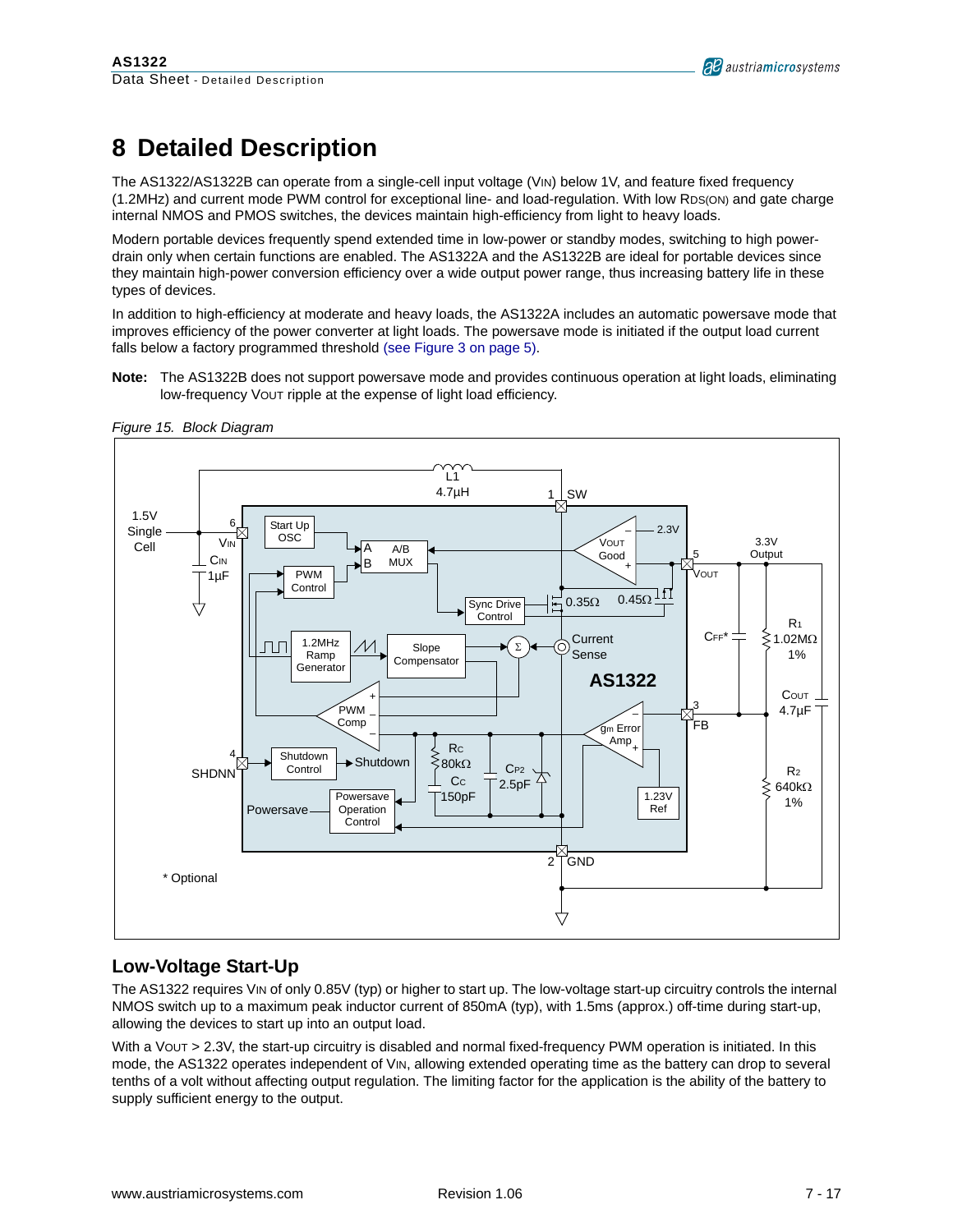### **Low-Noise Fixed-Frequency Operation**

#### **Oscillator**

The AS1322 switching frequency is internally fixed at 1.2MHz allowing the use of very small external components.

#### **Error Amplifier**

The integrated error amplifier is an internally compensated trans-conductance (gm) type (current output). The internal 1.23V reference voltage is compared to the voltage at pin FB to generate an error signal at the output of the error amplifier. A voltage divider from VOUT to GND programs the output voltage from 2.5 to 5V via pin FB as:

$$
VOUT = 1.23V(1 + (R1/R2))
$$
 (EQ1)

#### **Current Sensing**

A signal representing the internal NMOS-switch current is summed with the slope compensator. The summed signal is compared to the error amplifier output to provide a peak current control command for the PWM. Peak switch current is limited to approximately 850mA independent of VIN or VOUT.

#### **Zero Current Comparator**

The zero current comparator monitors the inductor current to the output and shuts off the PMOS synchronous rectifier once this current drops to 20mA (approx.). This prevents the inductor current from reversing polarity and results in improved converter efficiency at light loads.

#### **Anti-Ringing Control**

Anti-ringing control circuitry prevents high-frequency ringing on pin SW as the inductor current approaches zero. This is accomplished by damping the resonant circuit formed by the inductor and the capacitance on pin SW (CSW).

### **Powersave Operation (AS1322A)**

In light load conditions, the integrated powersave feature removes power from all circuitry not required to monitor VOUT. When VOUT has dropped approximately 1% from nominal, the AS1322A powers up and begins normal PWM operation.

COUT [\(see Figure 15 on page 7\)](#page-6-0) recharges, causing the AS1322A to re-enter powersave mode as long as the output load remains below the powersave threshold. The frequency of this intermittent PWM is proportional to load current; i.e., as the load current drops further below the powersave threshold, the AS1322A turns on less frequently. When the load current increases above the powersave threshold, the AS1322A will resume continuous, seamless PWM operation.

#### **Notes:**

- 1. An optional capacitor (CFF) between pins VOUT and FB in some applications can reduce VOUTp-p ripple and input quiescent current during powersave mode. Typical values for CFF range from 15 to 220pF.
- 2. In powersave mode the AS1322A draws only 30µA from the output capacitor(s), greatly improving converter efficiency.

### **Shutdown**

When pin SHDNN is low the AS1322 is switched off and <1µA current is drawn from battery; when pin SHDNN is high the device is switched on. If SHDNN is driven from a logic-level output, the logic high-level (on) should be referenced to VOUT to avoid intermittently switching the device on.

**Note:** If pin SHDNN is not used, it should be connected directly to pin OUT. VOUT is held at approximately VIN - 0.6V during shutdown.

In shutdown the battery input is connected to the output through the inductor and the internal synchronous rectifier P-FET. Due to the body diode of the internal synchronous rectifier PFET, VOUT is held at approximately VIN - 0.6V during shutdown. This allows the input battery to provide backup power for devices such as an idle microcontroller, memory, or real-time-clock, without the usual diode forward drop. In this way a separate backup battery is not needed.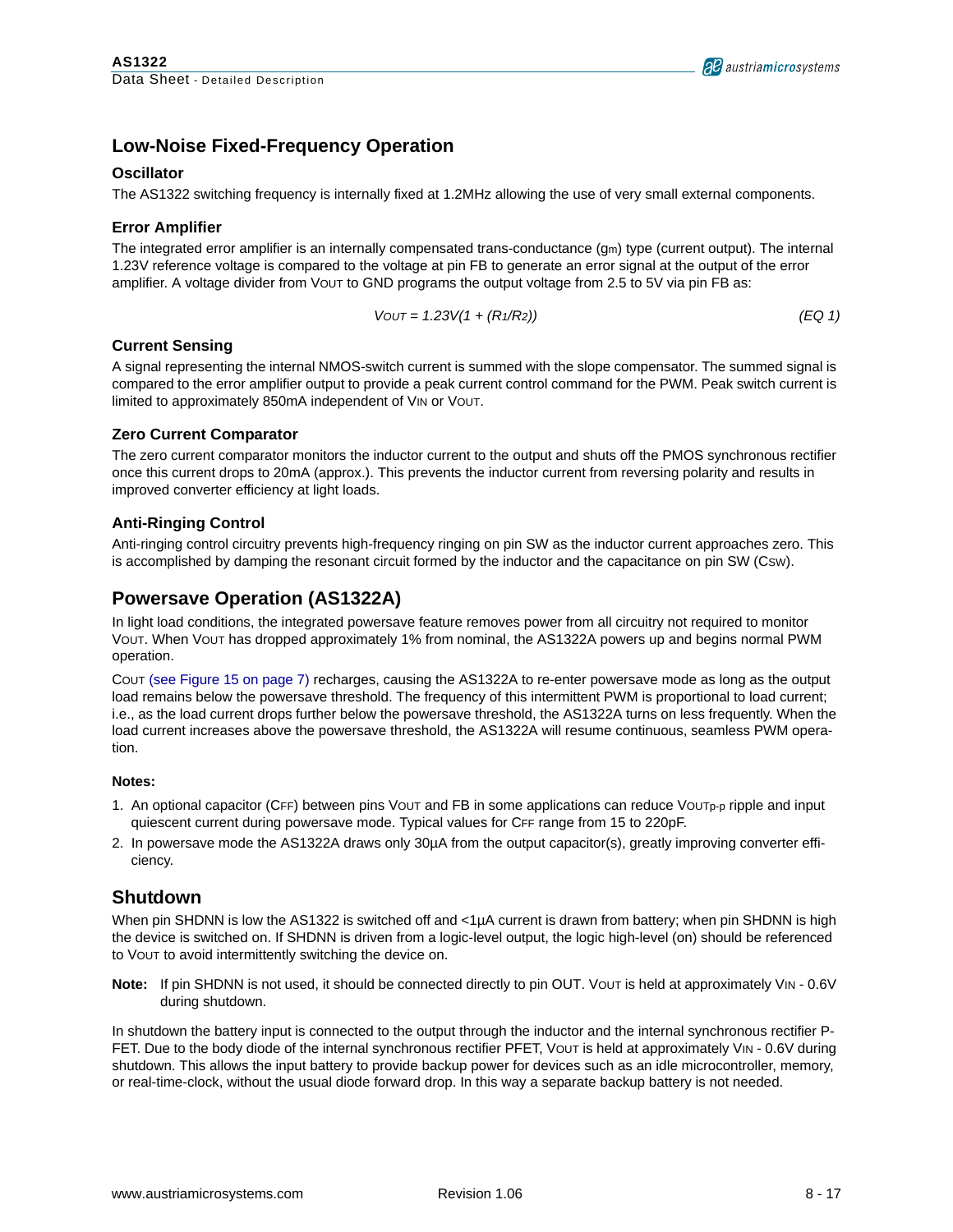# **9 Application Information**

The AS1322 is perfectly suited for LED matrix displays, bar-graph displays, instrument-panel meters, dot matrix displays, set-top boxes, white goods, professional audio equipment, medical equipment, industrial controllers to name a few applications.

Along with [Figure 1 on page 1](#page-0-1), Figures [16-](#page-8-0)[19](#page-9-0) depict a few of the many applications for which the AS1322 converters are perfectly suited.



<span id="page-8-0"></span>*Figure 16. Single AA Cell to 3.3V Synchronous Boost Converter with Load Disconnect in Shutdown* 

*Figure 17. Single Lithium Cell to 5V, 250mA*

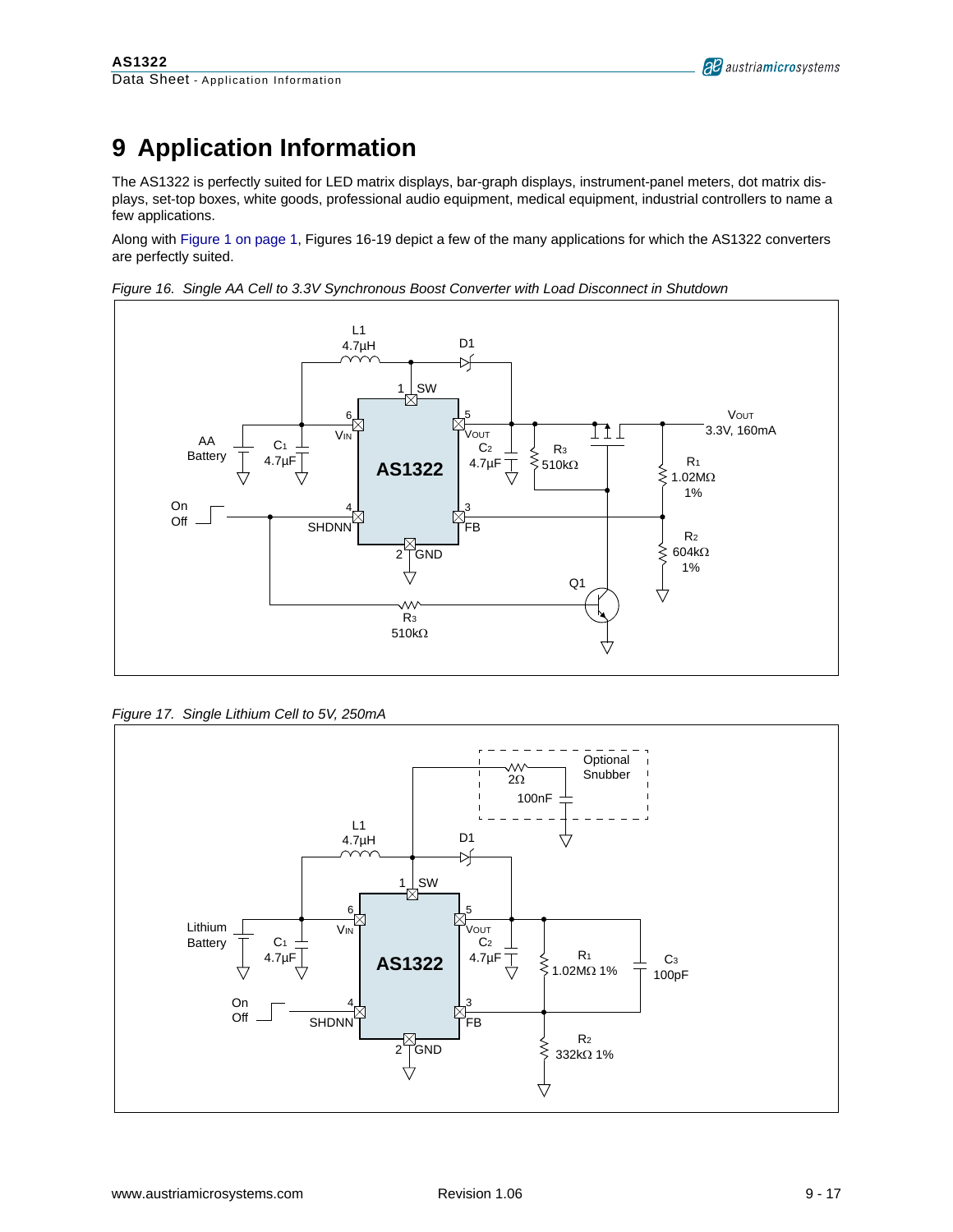

*Figure 18. Single AA Cell to ±3V Synchronous Boost Converter*

<span id="page-9-0"></span>

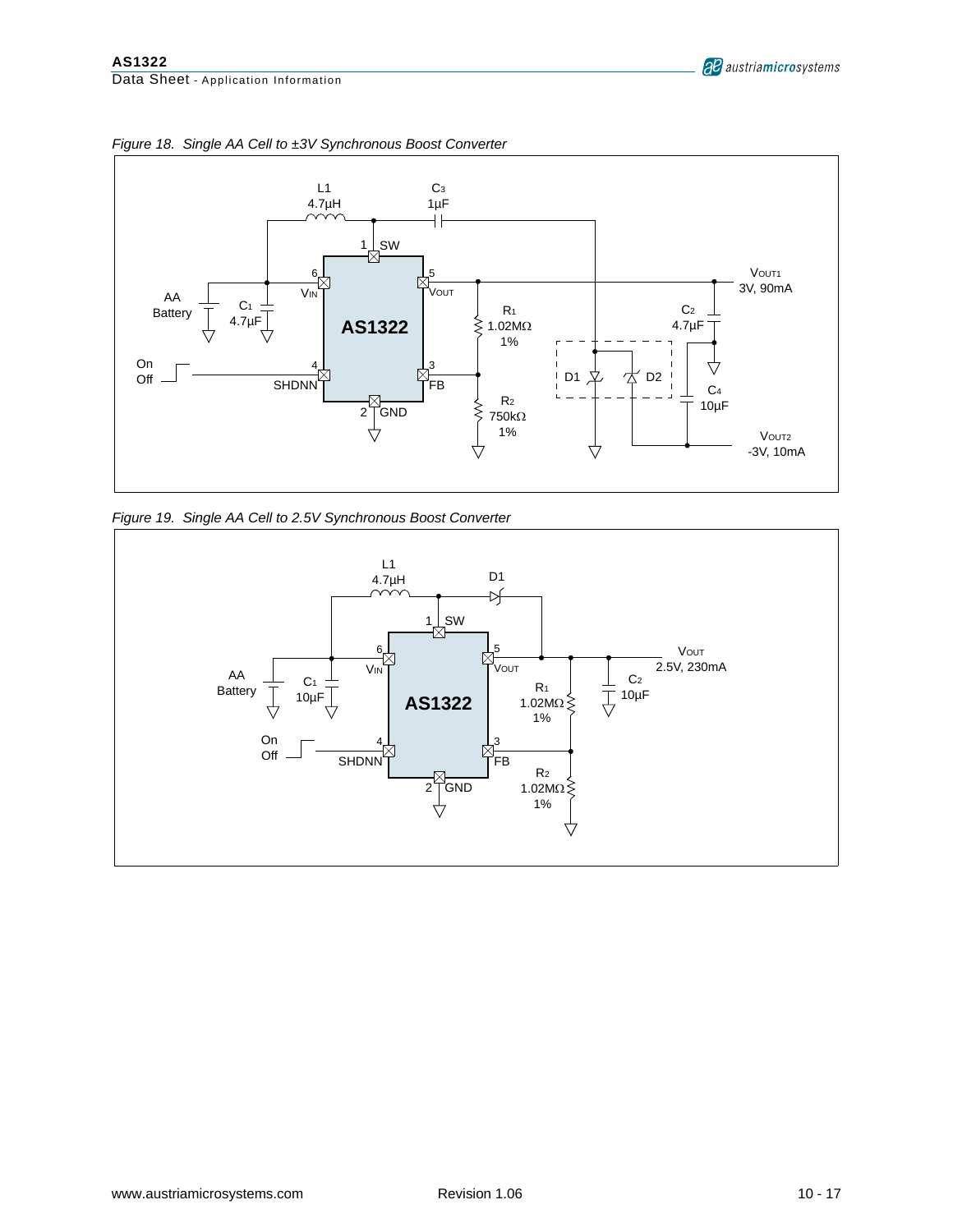### **External Component Selection**

#### **Inductor Selection**

The fast switching frequency (1.2MHz) of the AS1322 allows for the use of small surface mount or chip inductor for the external inductor [\(see Figure 15 on page 7\)](#page-6-0).

The required minimum values for the external inductor are:

- ! 3.3µH for applications ≤ 3.6V
- $\blacksquare$  4.7µH for applications > 3.6V

Larger inductor values allow greater output current capability by reducing the inductor ripple current. Increasing the inductance above 10µH will increase size while providing negligible improvement in output current capability.

The approximate output current capability of the AS1322 versus inductor value is given in:

$$
IOUT(MAX) = \eta \cdot \left( IP - \frac{VIN \cdot D}{f \cdot L \cdot 2} \right) \cdot (1 - D) \tag{EQ2}
$$

#### **Where:**

η is the estimated efficiency; IP is the peak current limit value (0.6A); VIN is the input voltage; D is the steady-state duty ratio =  $(VOUT - VIN)/VOUT;$ f is the switching frequency (1.2MHz typ); L is the inductor value.

The inductor current ripple is typically set for 20 to 40% of the maximum inductor current (IP). High-frequency ferrite core inductor materials reduce frequency dependent power losses compared to less expensive powdered iron types, which result in improved converter efficiency.

The inductor should have low ESR to reduce the  $I^2$ R power losses, and must be able to handle the peak inductor current without saturating. Molded chokes and some chip inductors normally do not have enough core to support the peak inductor currents of the AS1322 (850mA typ). To minimize radiated noise, use a toroid, pot core, or shielded bobbin inductor.

| <b>Part Number</b> |                    | <b>DCR</b>           | <b>Current Rating</b> | Dimensions (L/W/T) | <b>Manufacturer</b> |
|--------------------|--------------------|----------------------|-----------------------|--------------------|---------------------|
| MOS6020-103ML      | 10 <sub>µ</sub> H  | 93m $\Omega$         | 1 A                   | 6.8x6.0x2.4mm      | Coilcraft           |
| MOS6020-472ML      | 4.7 <sub>µ</sub> H | $50 \text{m}\Omega$  | 1.5A                  | 6.8x6.0x2.4mm      | www.coilcraft.com   |
| MOS6020-332ML      | 3.3 <sub>µ</sub> H | $46m\Omega$          | 1.8A                  | 6.8x6.0x2.4mm      |                     |
| CDRH4D18-100       | 10 <sub>µ</sub> H  | $200 \text{m}\Omega$ | 0.61A                 | 6.9x5.0x2.0mm      | Sumida              |
| CDRH4D18-6R8       | 6.8 <sub>µ</sub> H | $200 \text{m}\Omega$ | 0.76A                 | 6.9x5.0x2.0mm      | www.sumida.com      |
| CR43-6R8           | 6.8 <sub>µ</sub> H | 131.2m $\Omega$      | 0.95A                 | 4.8x4.3x3.5mm      |                     |
| CDRH4D18-4R7       | 4.7 <sub>µ</sub> H | 162m $\Omega$        | 0.84A                 | 6.9x5.0x2.0mm      |                     |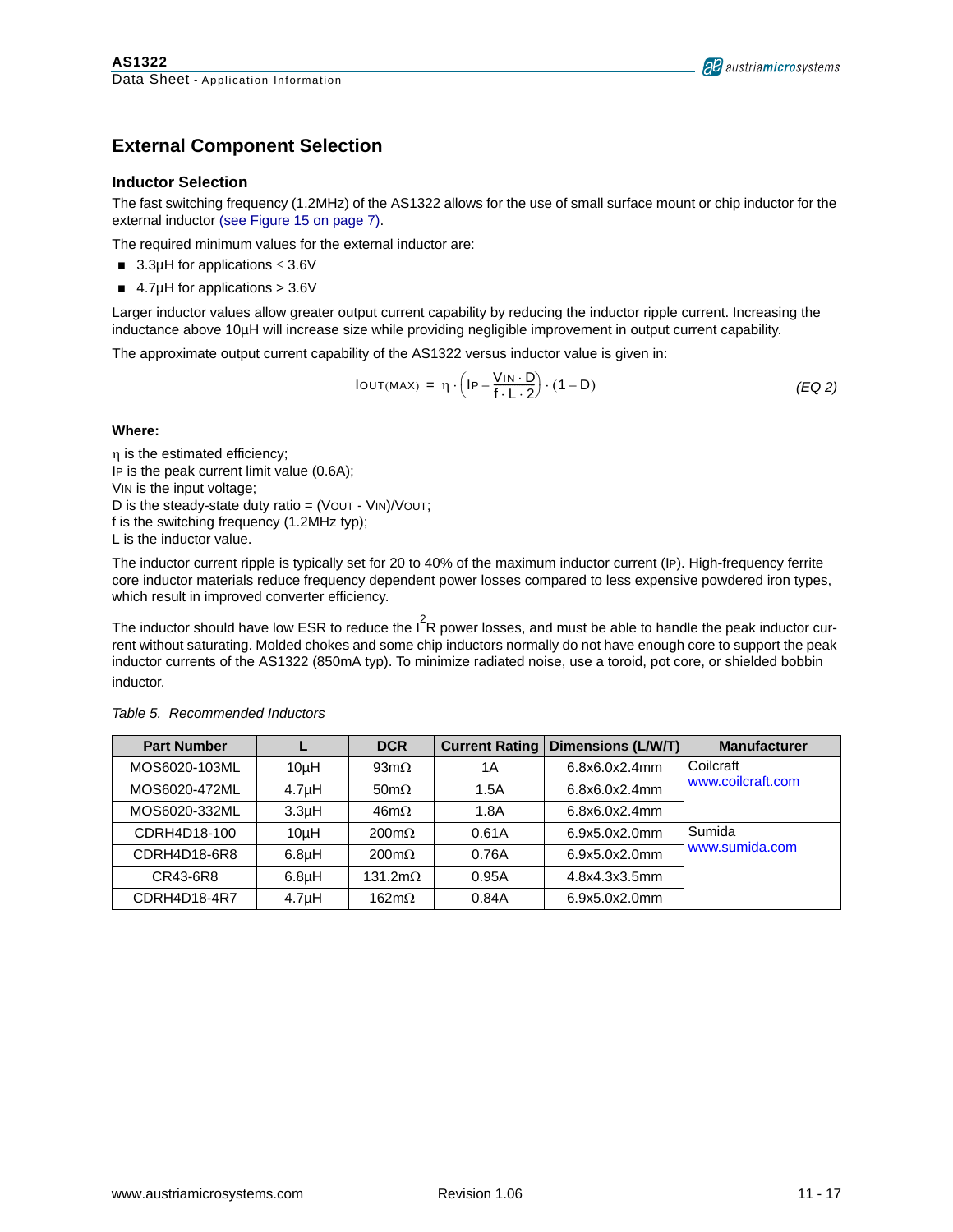

*Figure 20. Efficiency Comparison of Different Inductors, VIN = 1.5V, VOUT = 3.3V*

#### **Output Capacitor Selection**

Low ESR capacitors should be used to minimize VOUT ripple. Multi-layer ceramic capacitors are recommended since they have extremely low ESR and are available in small footprints. A 2.2 to 10µF output capacitor is sufficient for most applications. Larger values up to 22µF may be used to obtain extremely low output voltage ripple and improve transient response.

An additional phase lead capacitor may be required with output capacitors larger than 10µF to maintain acceptable phase margin. X5R and X7R dielectric materials are recommended due to their ability to maintain capacitance over wide voltage and temperature ranges.

| Table 6. Recommended Output Capacitor |  |  |  |  |
|---------------------------------------|--|--|--|--|
|---------------------------------------|--|--|--|--|

| <b>Part Number</b> |                    |     |      | TC Code   Rated Voltage   Dimensions (L/W/T) | <b>Manufacturer</b>            |
|--------------------|--------------------|-----|------|----------------------------------------------|--------------------------------|
| JMK212BJ226MG-T    | $22\mu F \pm 20\%$ | X5R | 6.3V | 2x1.3x1.3mm                                  | Taivo Yuden<br>www.t-vuden.com |

Input Capacitor Selection

Low ESR input capacitors reduce input switching noise and reduce the peak current drawn from the battery. Ceramic capacitors are recommended for input decoupling and should be located as close to the device as is practical. A 4.7µF input capacitor is sufficient for most applications. Larger values may be used without limitations.

*Table 7. Recommended Input Capacitor*

| <b>Part Number</b>             |     |      | TC Code   Rated Voltage   Dimensions (L/W/T) | <b>Manufacturer</b>      |
|--------------------------------|-----|------|----------------------------------------------|--------------------------|
| GRM31CR70J106KA01L   10µF ±10% | X7R | 6.3V | 3.2x1.6x1.6mm                                | Murata<br>www.murata.com |

#### Diode Selection

A Schottky diode should be used to carry the output current for the time it takes the PMOS synchronous rectifier to switch on. For VOUT < 4.5V a Schottky diode is optional, although using one will increase device efficiency by 2 to 3%.

**Note:** Do not use ordinary rectifier diodes, since the slow recovery times will compromise efficiency.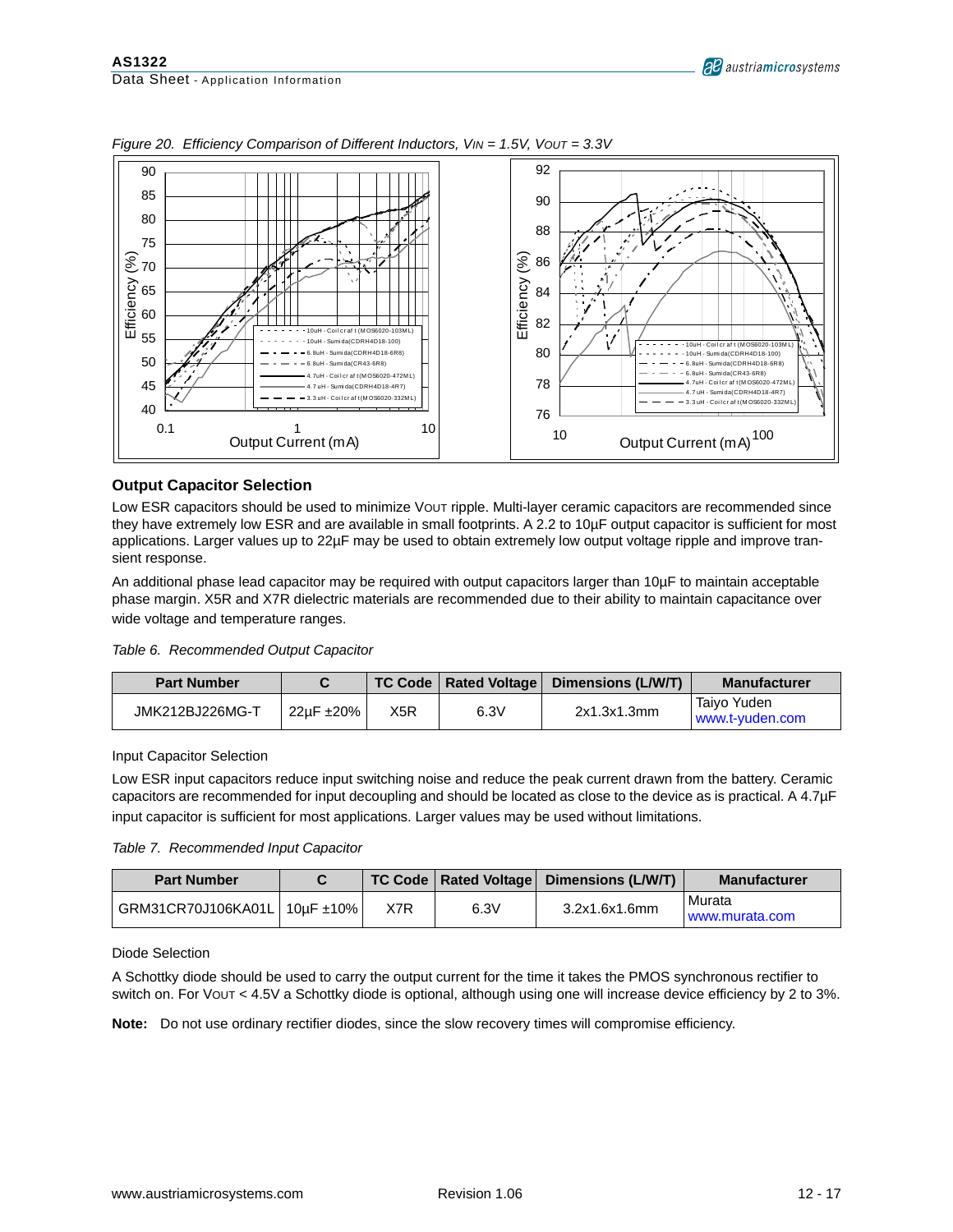

### **PCB Layout Guidelines**

The high-speed operation of the AS1322 requires proper layout for optimum performance. [Figure 21](#page-12-0) shows the recommended component layout.

- ! A large ground pin copper area will help to lower the device temperature.
- A multi-layer board with a separate ground plane is recommended.
- **Traces carrying large currents should be direct.**
- ! Trace area at pin FB should be as small as is practical.
- The lead-length to the battery should be as short as is practical.

#### <span id="page-12-0"></span>*Figure 21. Recommended Single-Layer Component Placement*

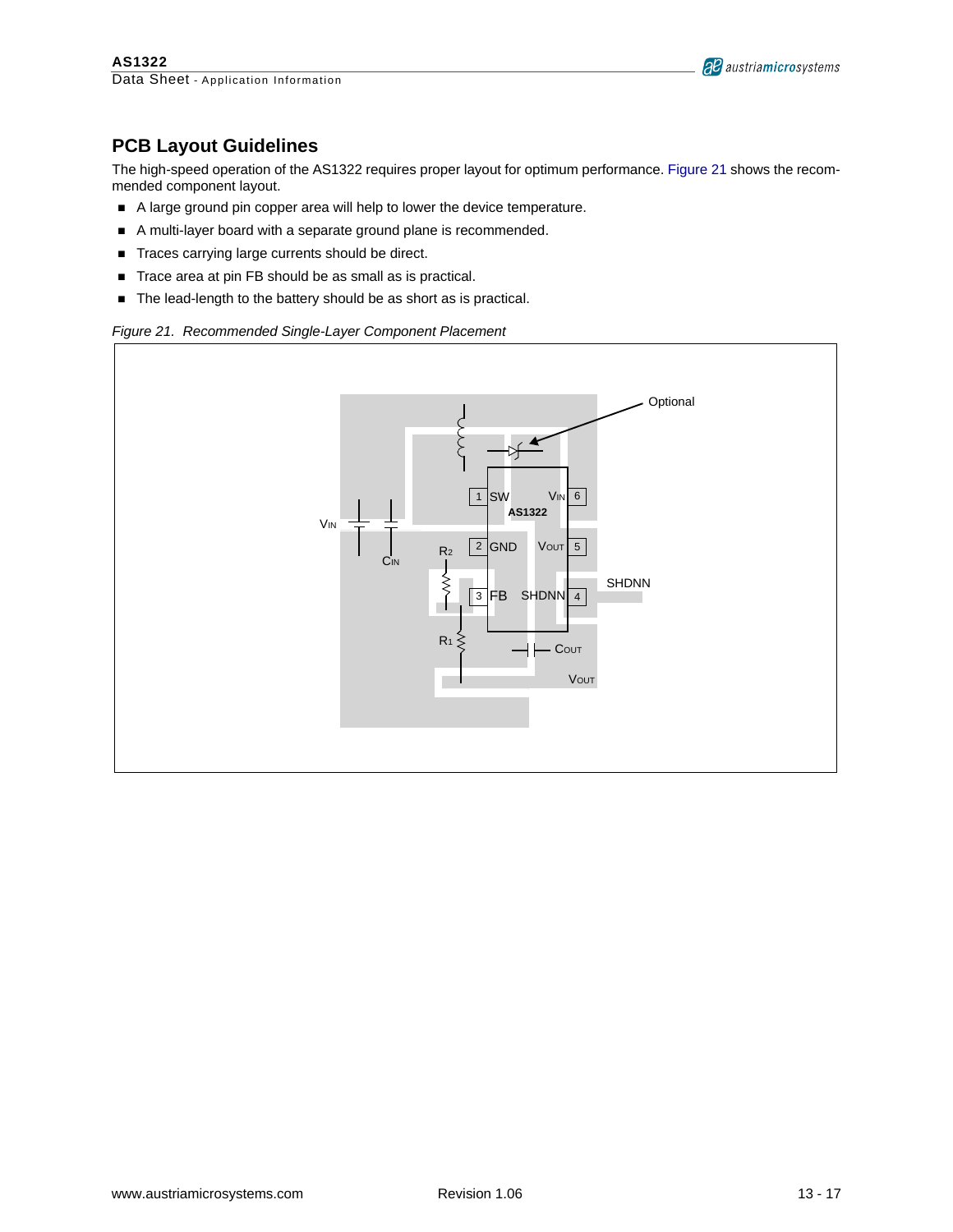# **10 Package Drawings and Markings**

The device is available in a 6-pin TSOT-23 package.

*Figure 22. 6-pin TSOT-23 Package*



#### **Notes:**

- 1. Dimensioning and tolerancing conform to *ASME Y14.5M 1994.*
- 2. Dimensions are in millimeters.
- 3. Dimension D does not include mold flash, protrusions, or gate burrs. Mold flash, protrusions, and gate burrs shall not exceed 0.15mm per end. Dimension E1 does not include interlead flash or protrusion. Interlead flash or protrusion shall not exceed 0.15mm per side. Dimensions D and E1 are determined at datum H.
- 4. The package top can be smaller than the package bottom. Dimensions D and E1 are determined at the outermost extremes of the plastic body exclusive of mold flash, tie bar burrs, gate burrs, and interlead flash, but include any mistmatches between the top of the package body and the bottom. D and E1 are determined at datum H.
- 5. Datums A and B are to be determined at datum H.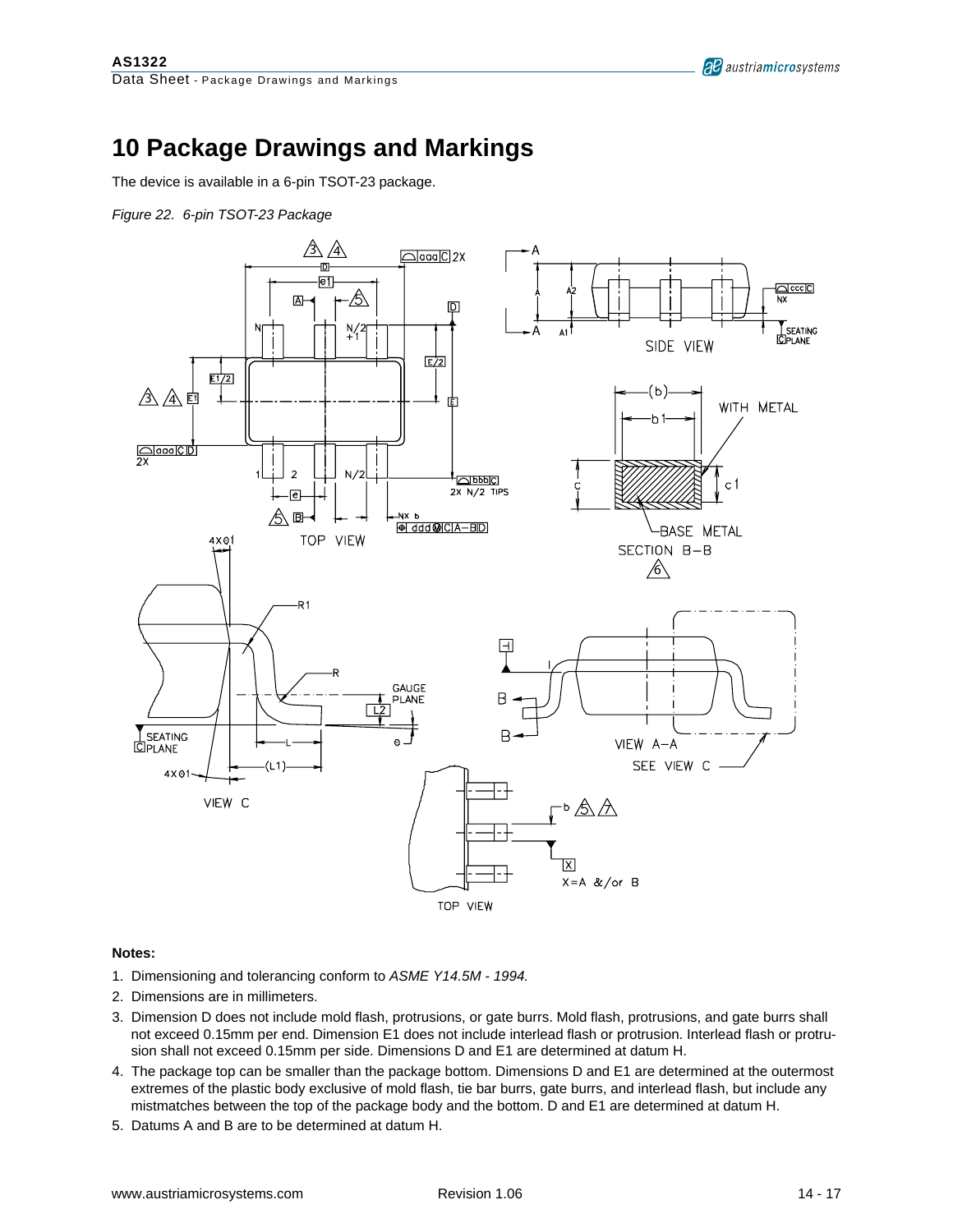

- 6. These dimensions apply to the flat section of the lead between 0.08 and 0.15mm from the lead tip.
- 7. Dimension b does not include dambar protrusion. Allowable dambar protrusion shall be 0.08mm total in excess of the b dimension at the maximum material condition. The dambar cannot be located on the lower radius of the foot. Minimum space between the protrusion and an adjacent lead shall not be less than 0.77mm.

| <b>Symbol</b>                          | Min         | <b>Typ</b>      | <b>Max</b>      | <b>Notes</b> |  |
|----------------------------------------|-------------|-----------------|-----------------|--------------|--|
| A                                      |             |                 | 1.00            |              |  |
| A1                                     | 0.01        | 0.05            | 0.10            |              |  |
| A2                                     | 0.84        | 0.87            | 0.90            |              |  |
| b                                      | 0.30        |                 | 0.45            | 6,7          |  |
| b1                                     | 0.31        | 0.35            | 0.39            | 6,7          |  |
| C                                      | 0.12        | 0.15            | 0.20            | 6            |  |
| c <sub>1</sub>                         | 0.08        | 0.13            | 0.16            | 6            |  |
| D                                      |             | 2.90BSC         |                 | 3,4          |  |
| E                                      |             | 2.80BSC         |                 | 3,4          |  |
| E1                                     |             | 1.60BSC         |                 |              |  |
| е                                      |             |                 |                 |              |  |
| e1                                     |             |                 |                 |              |  |
| L                                      | 0.30        |                 |                 |              |  |
| L1                                     |             | $0.60$ REF      |                 |              |  |
| L2                                     |             | 0.25BSC         |                 |              |  |
| N                                      |             | 6               |                 |              |  |
| R                                      | 0.10        |                 |                 |              |  |
| R <sub>1</sub>                         | 0.10        |                 | 0.25            |              |  |
| $\theta$                               | $0^{\circ}$ | 4 <sup>0</sup>  | $8^{\circ}$     |              |  |
| $\theta$ 1                             | 40          | 10 <sup>o</sup> | 12 <sup>o</sup> |              |  |
| <b>Tolerances of Form and Position</b> |             |                 |                 |              |  |
| aaa                                    |             | 0.15            |                 | 1,2          |  |
| bbb                                    |             | 0.25            |                 | 1,2          |  |
| ccc                                    |             | 0.10            |                 | 1,2          |  |
| ddd                                    |             | 0.20            |                 | 1,2          |  |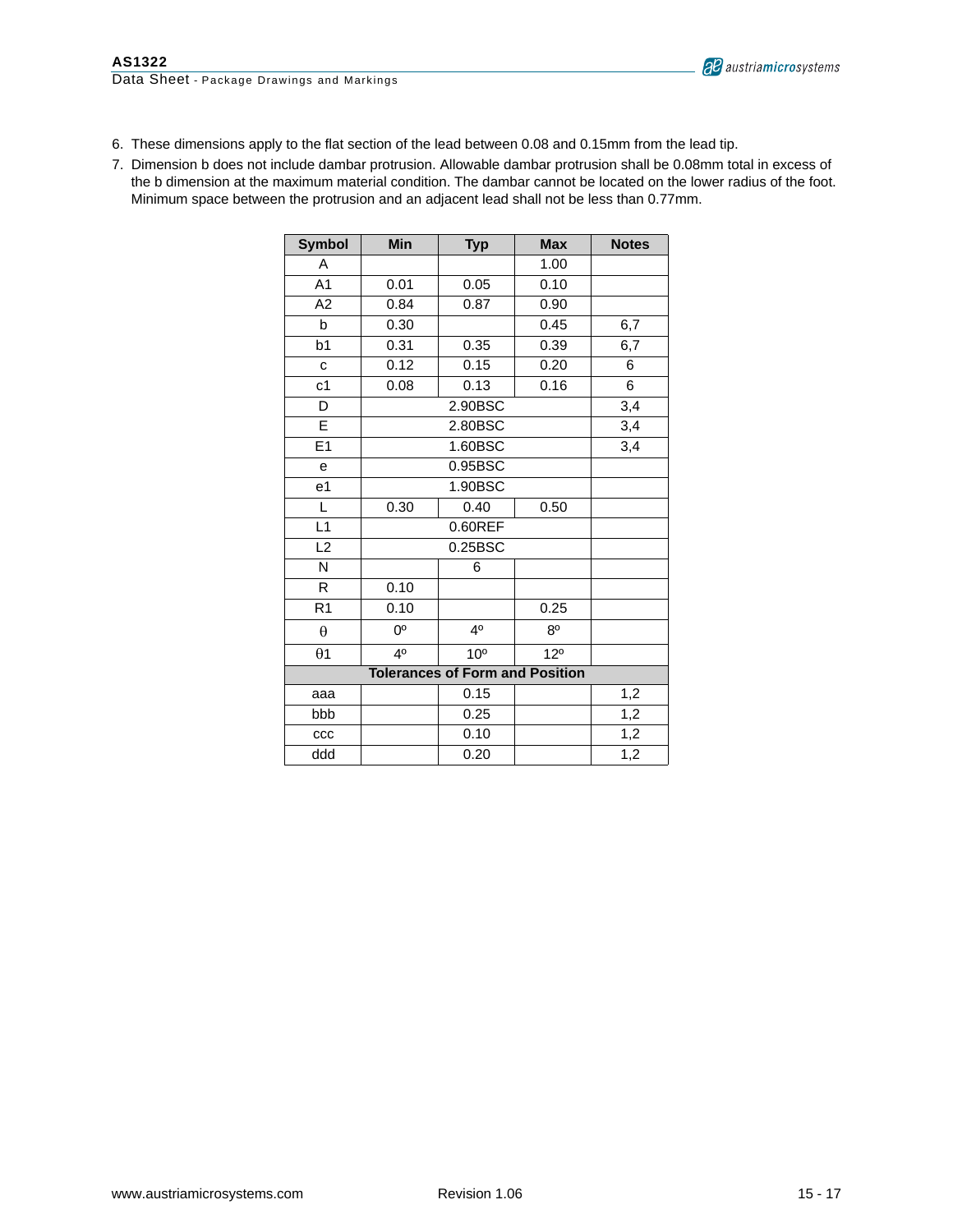# **11 Ordering Information**

The device is available as the standard products listed in [Table 8](#page-15-0).

<span id="page-15-0"></span>*Table 8. Ordering Information*

| <b>Model</b> | <b>Marking</b> | <b>Descriptiom</b>                                                                     | <b>Delivery Form</b> | Package       |
|--------------|----------------|----------------------------------------------------------------------------------------|----------------------|---------------|
| AS1322A-BTTT | ASKO           | Low Voltage, Micropower, DC-DC Step-Up<br>Converter with Automatic Powersave Operation | Tape and Reel        | 6-pin TSOT-23 |
| AS1322B-BTTT | <b>ASKZ</b>    | Low Voltage, Micropower, DC-DC Step-Up<br>Converter with Continuous Switching          | Tape and Reel        | 6-pin TSOT-23 |